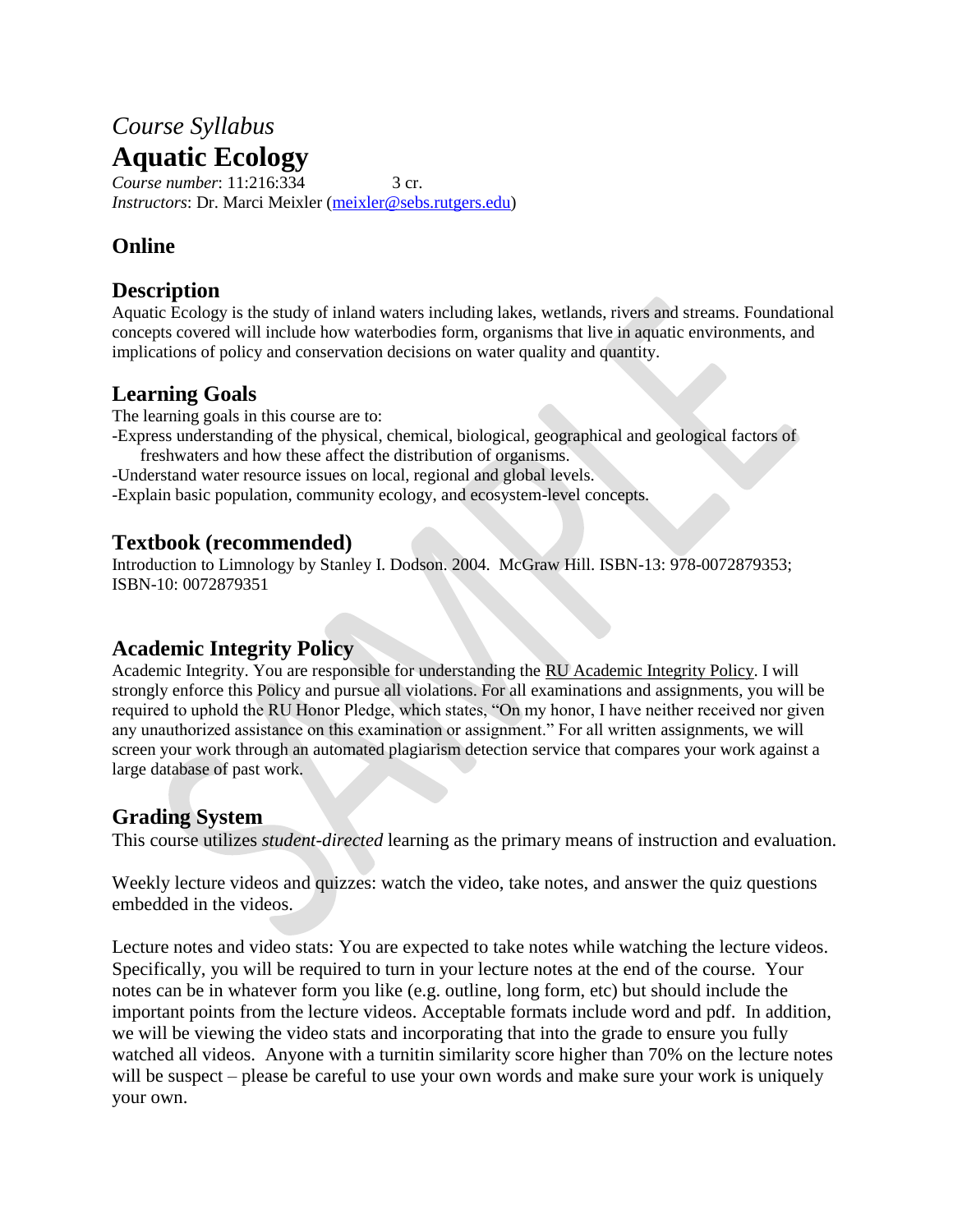Exams: There will be one midterm and a final exam. The final exam is non-cumulative.

Extra credit short survey

| <b>Graded item</b>                     | $\frac{0}{0}$ |
|----------------------------------------|---------------|
| Weekly lecture videos and quizzes (15) | 50%           |
| Lecture notes and video stats          | 10%           |
| Midterm exam                           | 20%           |
| Final exam                             | 20%           |
| <b>Totals</b>                          | 100%          |

#### **Policy for excuses**

To qualify for special consideration, all excuses must be submitted by email with supporting documentation (i.e. medical note, army drill notice, etc). Excuses submitted 'before' the event are given more weight. Whether or not special consideration is given is entirely at the discretion of the instructor. *Excuses without supporting documentation will not be granted. Do not email asking for special consideration without including supporting documentation.*

Things that do not qualify: vacation, work travel, long hours at work, etc.

#### **How to do well in this class**

Each weekday over the next three and a half weeks a new topic (unit) will be introduced. You will be expected to review the video and take a quiz for each topic.

One note: this is a 16 week class shrunk down into just three and a half weeks. It will be intense. On average you would normally spend 3 hours/week in class plus additional time outside class for assignments. Since each unit here is the equivalent of a single week of normal class, be prepared to spend several hours per day for each unit's topic.

To do well in this class you should:

- Watch each video on the day it is assigned
- Take notes on the videos
- Take the quiz before the deadline
- Meet all deadlines
- Review your notes before the exams and make sure you understand the basic concept of each unit